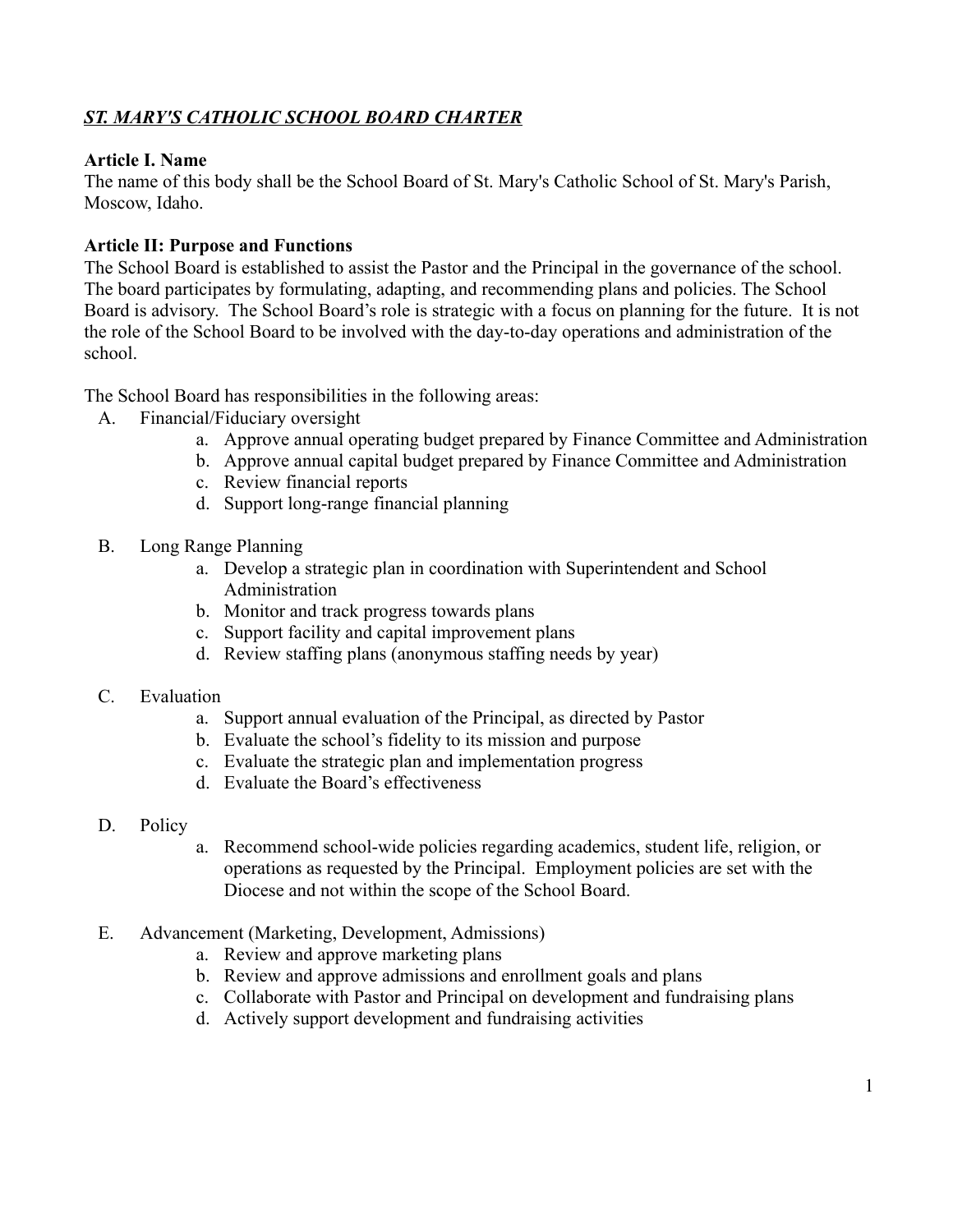### **Article III: Responsibilities of Members**

- A. Attend school board meetings and participate; come prepared for meeting, as necessary
- B. Advocate for the best interest of future students and school sustainability
- C. Speak positively of the school and leadership; represent the school well to all stakeholders
- D. Only function as a school board as a whole and not as individual members
- E. Work to ensure the school board is effective and efficient in its duties
- F. Help fundraising and development efforts including donating to the annual fund to the level of ability
- G. Participate in committee work
- H. Avoid discussing matters pertaining to specific students (such as one's children or grandchildren) during board meetings

### **Article IV: Membership**

The School Board shall consist of

- A. At least nine (9) but no more than thirteen (13) voting members
- B. Principal (nonvoting)
- C. Parish pastor (nonvoting)
- D. Parish Council liaison (nonvoting, attendance optional)
- E. St. Mary's Foundation liaison (non-voting, attendance optional)
- F. Ideally include members that are not parents

### **Article V: Nomination and Selection of Members**

It is the intention of the School Board to be a "seated board" with members having a variety of relevant backgrounds and skills to assist the school (e.g. finance, legal, education). The School Board is responsible for filling vacant positions. The nomination and selection of new board members will be managed by the standing Membership Committee of the Board, the Pastor and Principal. The Membership committee shall solicit nominations from the greater school community as well as actively recruit candidates as vacancies become available. The Membership Committee will holistically evaluate and recommend candidates for vacant spots based on candidate's level of interest, unique skill set or background, ability to contribute or raise funds, and their commitment to the mission and Catholic identity of the school. Final selection of members will be chosen by lot from the approved candidates.

School Board members will serve for a three-year term with the ability to renew for one additional term with the consultation of the Principal and Pastor.

## **Article VI: Officers**

The School Board at its last meeting of the year shall organize itself by electing a Chair, Vice-Chair, and Secretary to serve a one-year term. Officers may serve any number of consecutive years in any office.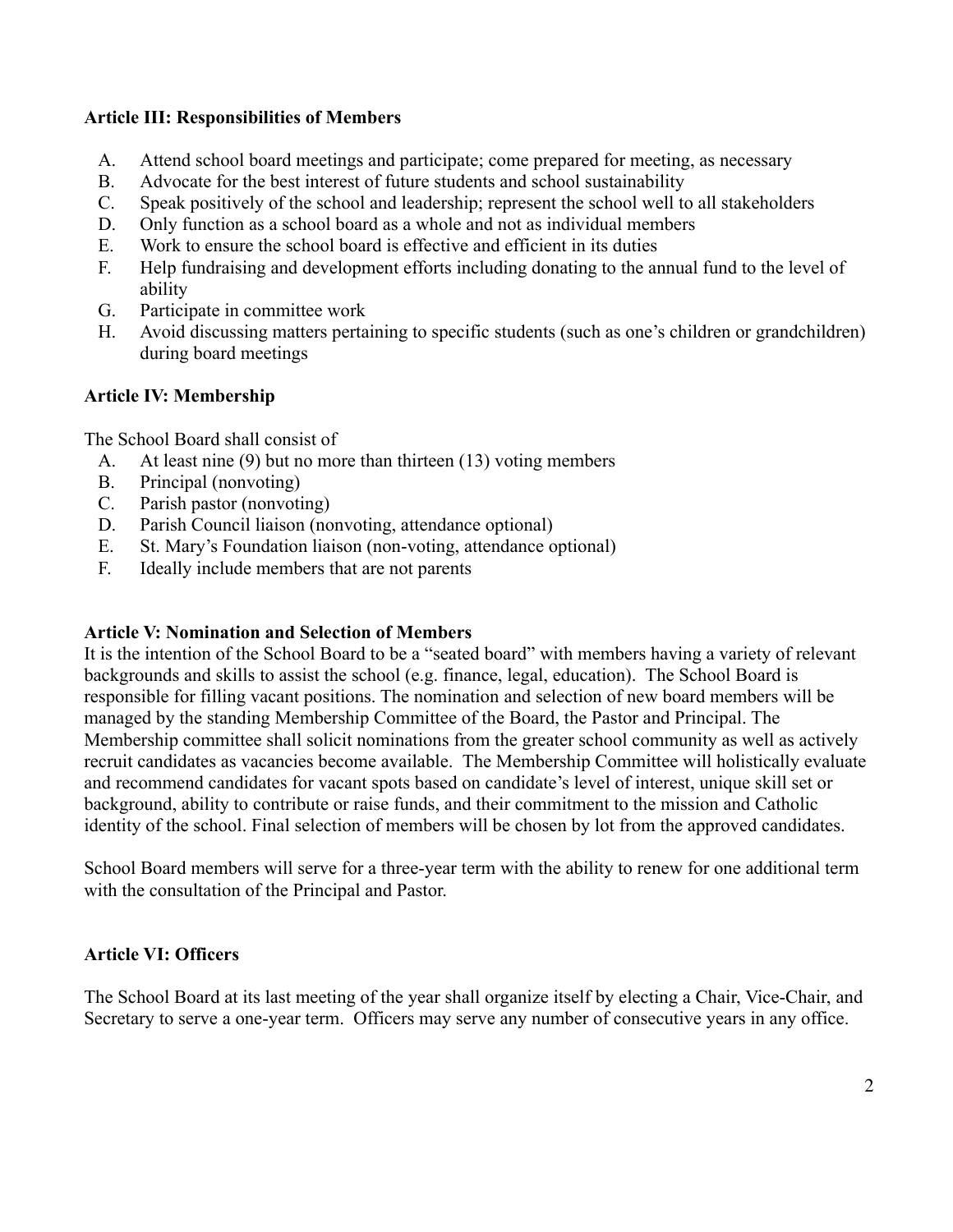# **Article IX: Duties of Officers**

The Chair shall:

- A. In consultation with the principal, prepare an agenda for each meeting;
- B. Preside at all meetings;
- C. Appoint all committees;

D. Report as needed to the Parish Council (normally the Parish Council representative serving on the Board does this duty);

- E. Vote only in case of ties (if a vote has been called for) and for the election of new Board members;
- F. Call special meetings including executive sessions that will include pastor and principal.

The Vice-Chair shall:

- A. In the absence or inability of the Chair, exercise all duties of the Chair;
- B. Assist the Chair as required in the execution of his/her duties.

The Secretary shall:

- A. The School Secretary shall keep a record of the proceedings of each meeting
- B. Provide each board members
- C. Help to keep board meetings on track by keeping time
- D. In the absence the Chair and Vice-Chair, preside at meetings

## **Article VII: Meetings**

The School Board shall meet regularly at a pre-designated meeting place on a regularly scheduled day of each calendar month, usually August through May. Such meetings may be used for Committee meetings or meetings of the entire Board at the discretion of the Chair and Principal. A majority of voting members must be present to constitute a quorum for any votes. If no quorum exists, the meeting is adjourned and rescheduled.

The business of the School Board shall be conducted usually by consensus. However, any School Board member may request a vote. In this case, a simple majority of those voting members present shall suffice for a motion to pass.

The agenda shall be as prepared by the Chair in consultation with the Principal. All regular and special meetings of the board shall be open to the presence of guests, unless such meetings or any parts of such meetings are designated an 'executive session' by the Chairperson. Items to the published agenda may be included with the consent of School Board members present.

The Order of Business for School Board meetings shall be:

- A. Opening Prayer
- B. Approval of Agenda and Minutes
- C. Finance Committee Report
- D. Development Committee Report
- E. Other Committee Reports as necessary
- F. Principal Report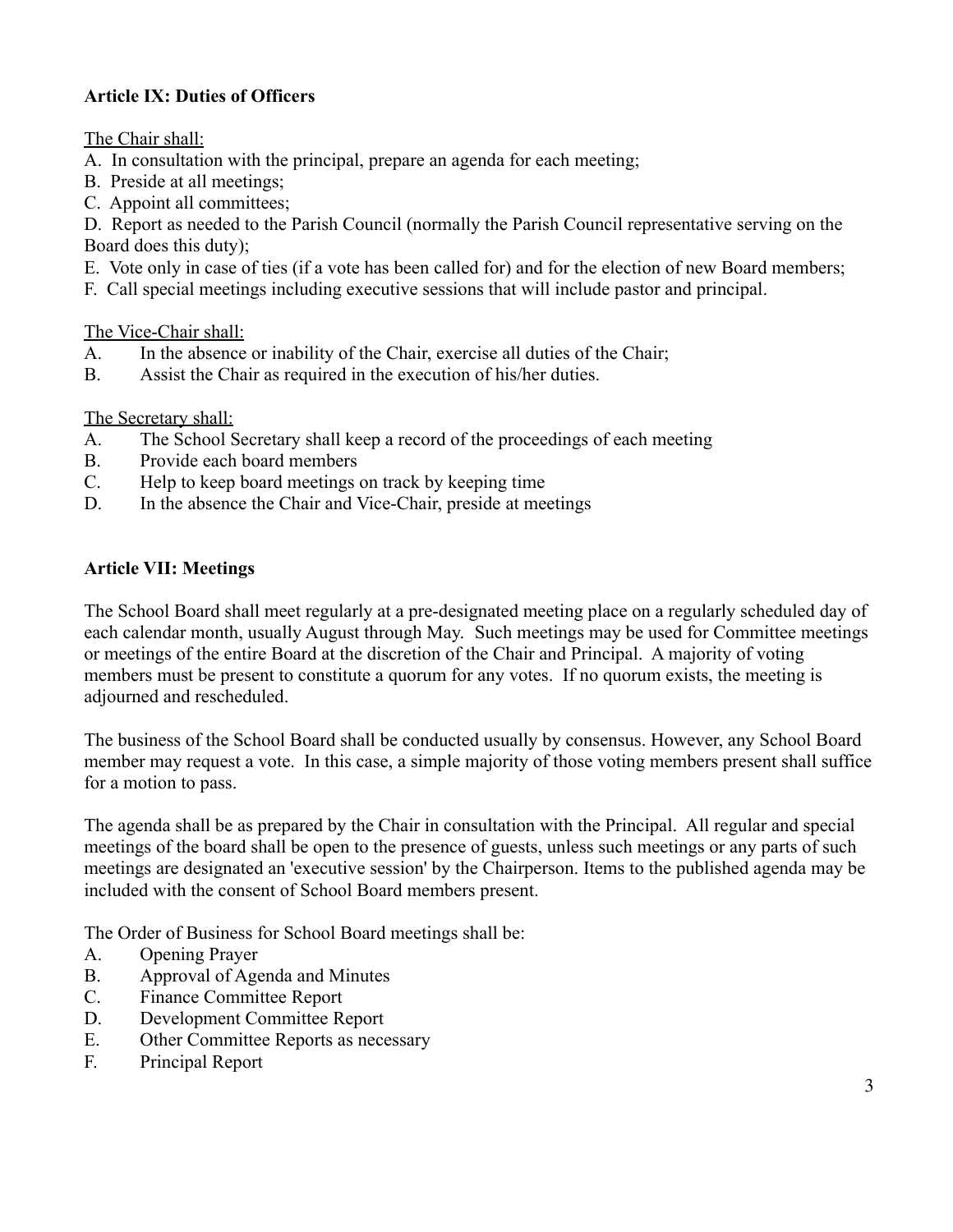- G. Board Action items
- H. Executive Session if needed (Closed Session)
- I. Closing prayer
- J. Adjournment

The following topics are excluded from Board Meeting scope

- Discuss day-to-day operations unless requested by the Principal
- Discuss issues regarding specific employee(s)
- Discuss issues regarding specific children, especially related to a Board Members experience as a parent, grandparent or family member
- Details that are more appropriate for committee meetings.

### **Article VIII: Standing and Ad-hoc Committees**

Much of the Board work shall be done in committees.

This charter establishes the following Standing Committees.

- Executive Committee Consists of the Chair, Vice Chair and Secretary
- Finance Committee
- Membership Committee Responsible for Board Member nomination and selection
- Development Committee Creation and Support of Development plans including fundraising
- Building and Facility Committee Support maintenance and planning
- Strategic Planning Committee Monitor implementation of strategic plan, support continuous improvement and future planning

Seasonal and Ad-hoc Committees or subcommittees

- Accreditation
- Specific event or fundraising committees
- Others as deemed necessary

#### **Article IX: Amendments**

Proposed amendment of this Charter shall be furnished to School Board members in writing at least one week in advance of the regular meeting at which time the amendment is to be discussed.

Any amendment of this Charter shall require a majority of all voting members at a regular meeting.

*Further, it is recommended that a*ll revisions and/or amendments to the School Board Charter needs to have the approval of both the local pastor and Superintendent of Idaho Catholic Schools.